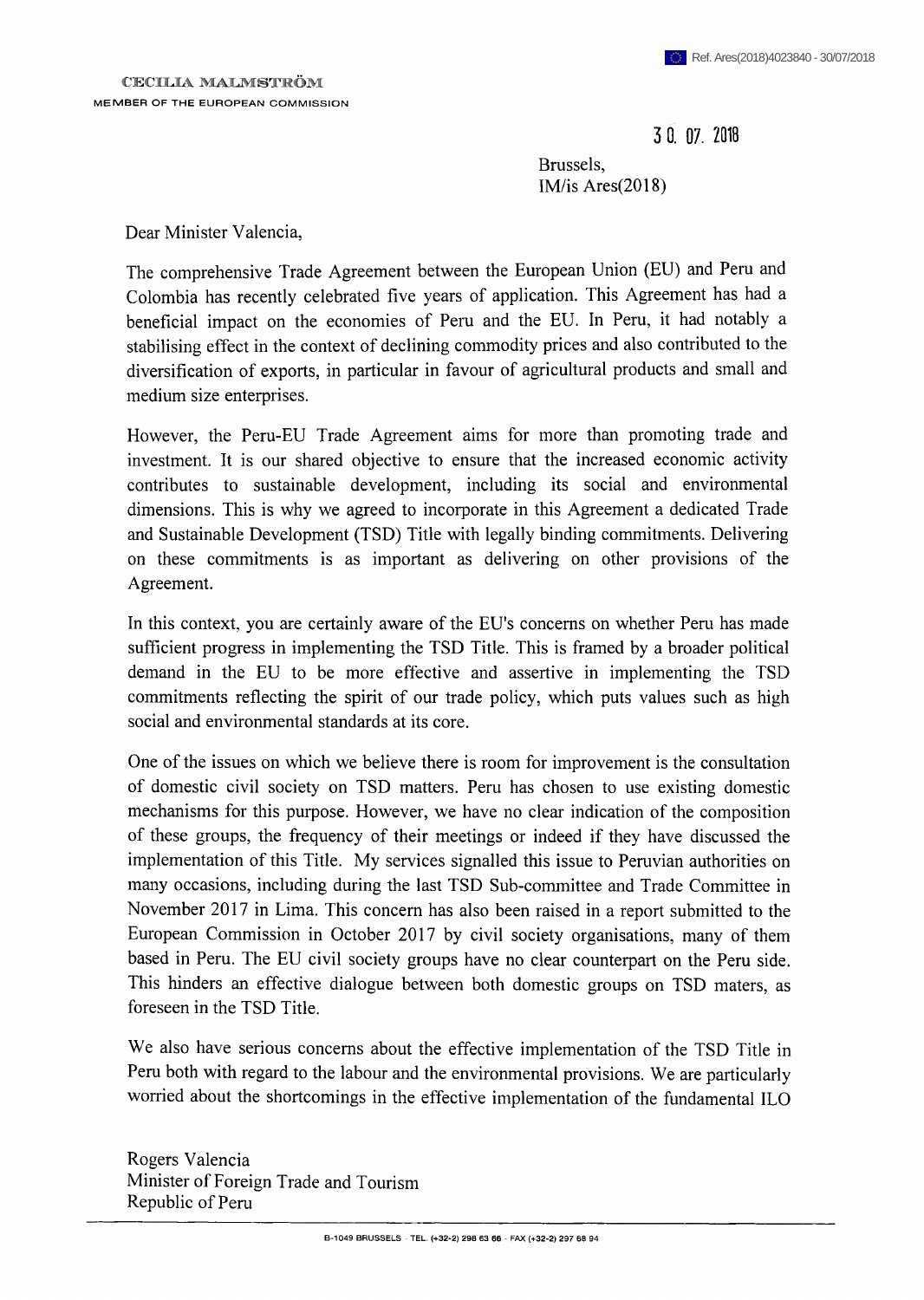Conventions 87 and 98, on freedom of association and protection of the rights to organize and collective bargaining, which remain unaddressed despite ILO's Committee of Experts recommendations. Furthermore, Peru has one of the highest levels of informality in the labour market and the persistent high level of child labour remains a high concern. All these issues have been the focus of discussions in the TSD Subcommittee over the past five years and still more efforts are needed tor substantial progress to be achieved.

On environmental protection, as discussed last November in Lima, the simplification of administrative procedures on environmental matters should not lead to a lowering of the level of environmental protection. The latter would not be in compliance with the TSD provisions.

I remain optimistic that a constructive engagement will result in improvements in the above mentioned areas of concern and positive deliverables can be agreed at the upcoming Trade Committee meeting. However, in the absence of sufficient progress, we will consider using existing mechanisms, including the enforcement procedure, under the Trade Agreement to address the problems identified.

In preparation of the 5th round of meetings of the TSD Sub-committee and of the Trade Committee later this year in Quito, you will find in annex to this letter a list of issues that we expect to be addressed by Peru via a well-defined and time-bound *action plan*. If such *action plan* were shared with the European Commission ahead of the TSD Subcommittee, it would demonstrate political commitment on Peru's side and would enable the EU to assess how the substantive concerns have been addressed.

To this end I will also ask my services to organise a fact-finding mission to Lima in autumn to further discuss EU concerns with the authorities and with the civil society. I count on your support to facilitate this mission and the subsequent discussions.

I trust that you will agree with me on the importance of ensuring the effective implementation of the TSD commitments in our Trade Agreement. This is a process that requires continuous joint efforts, strong political commitment and decisive action. Having said this, I'm looking forward to your constructive response and to working with you on the concerns so important for our citizens.

Yours sincerely. Cecilia Malmström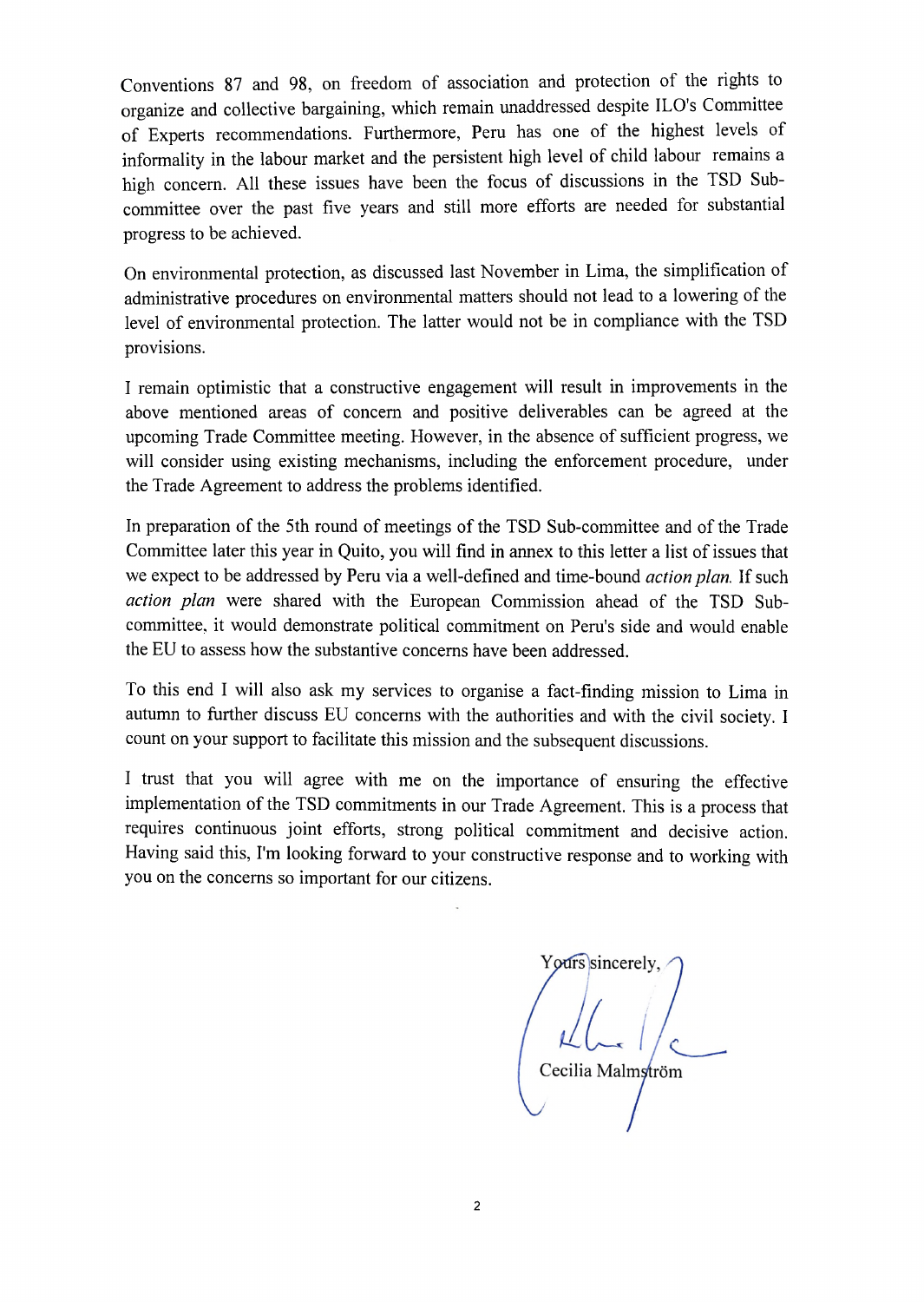## **ANNEX**

To improve the effective implementation of its commitments under the Trade and Sustainable Development Title of the Peru-EU Trade Agreement it is important that Peru:

- **- Ensures that the consecutive use of fixed-term employment contracts does not constitute an obstacle for workers to join trade unions and does not contribute to discrimination of trade union activists,** notably by reviewing the Act on Promotion of Non-Traditional Exports. This would allow addressing the observation made in 2015 by the ILO Committee of Experts on the Application of Conventions and Recommendations (CEACR) on the application by Peru of the ILO Convention 98 on the right to organise and collective bargaining concerning workers with fixedterm contracts in the private sector. The ILO pointed out that in Peru workers with fixed-term contracts were especially vulnerable to discriminatory non-renewal of their contracts, and that the routine use of this contractual modality enabled employers to prevent their workers from joining a trade union. The CEACR also took note that this issue had been the subject of several cases before the ILO Committee on Freedom of Association and requested Peru to engage in dialogue with the social partners.
- **- Takes effective steps to reduce informality in the labour market notably by strengthening further the labour inspection system** to ensure the effective implementation of the fundamental ILO Conventions throughout the country for all workers, by: (i) increasing its coverage and centralising its authority; and (ii) increasing the financial and human capital investment.
- **- Combats forced labour and continues to strive to progressively eliminate child labour,** by establishing a robust legislative and institutional framework for combating trafficking in persons and taking all the necessary steps to effectively implement its national policy against trafficking in persons and related forms of exploitation, and ensuring that the Unit for Combating Forced and Child Labour (GEIT) has adequate human and material resources to be able to cover the whole of the national territory. This would address the 2017 observation by the CEACR of the ILO on the application of ILO Convention 29 on Forced Labour.
- **Strengthens efforts to improve social dialogue** in the country, including by: (i) improving the functioning of the National Labour Council (CNTPE) by resolving the circumstances which are obstructing its functioning, and ensuring that tripartite consultations are held effectively; and (ii) supporting the capacities of trade unions and employers engaged in social dialogue.
- **Engages further with the EU and the ILO** on the implementation of the international labour standards, including through regular follow-up on the progress made.